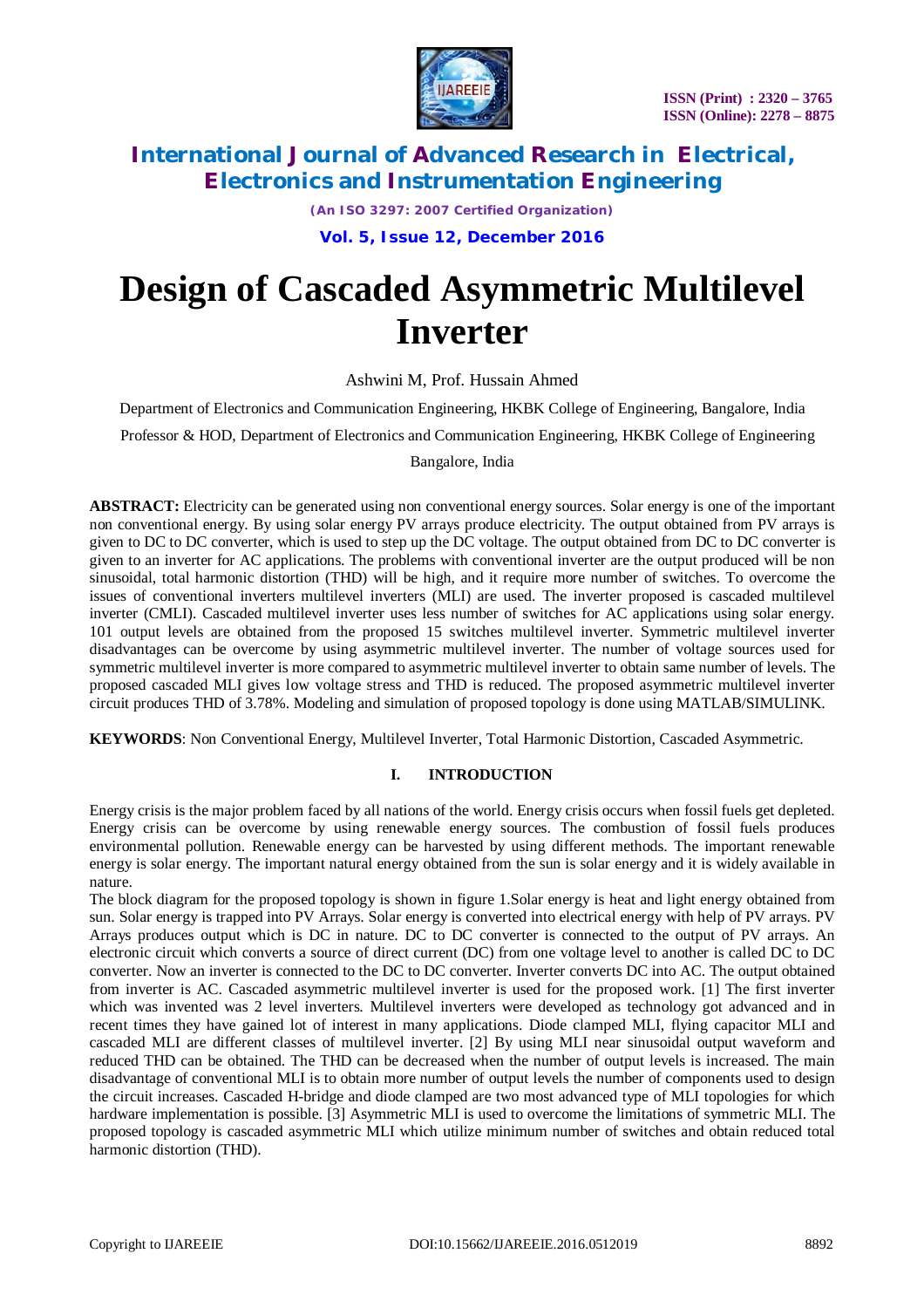

*(An ISO 3297: 2007 Certified Organization)*

### **Vol. 5, Issue 12, December 2016**



Figure 1: Block diagram of the proposed topology

#### **II. BASIC CELL OF MLI**

The basic cell of MLI topology generates same number of output levels compared to conventional multilevel inverter with reduced number of switches. 5 output levels are obtained from basic cell. [4] The basic cell consists of 2 voltage sources and 5 switches with anti-parallel diodes. DC voltage is the voltage obtained from the PV arrays. Figure 2 shows the basic cell of MLI topology. Basic cell consists of 5 switches S11, S12, S13, S14 and S15. The switches S11, S12, S13, S14 are arranged same as conventional H-bridge and S15 is added to increase the output level by selecting a proper voltage source. The two voltage sources are V11 and V12. The maximum output voltage obtained is 48V. V11=V12= 24V



Figure 2: Basic Cell of MLI

The table 1 represents the switching states of five level basic cell of Multilevel Inverter (MLI) topology. Where logic '1' is used to represents 'ON' state and logic '0' is used to represent 'OFF' state of switch. Depending on the switching states of switches the output voltage is obtained. There are total 5 levels in which 2 are positive level, 2 are negative level and a zero level. In level1 the output voltage obtained is 0V, the output voltage obtained in level 2 is 24V, the output voltage obtained in level 3 is 48V, the output voltage obtained in level 4 is -24V and in level 5 the output voltage obtained is -48V. There are two positive voltages 24V and 48V and two negative voltages -24V and -48V.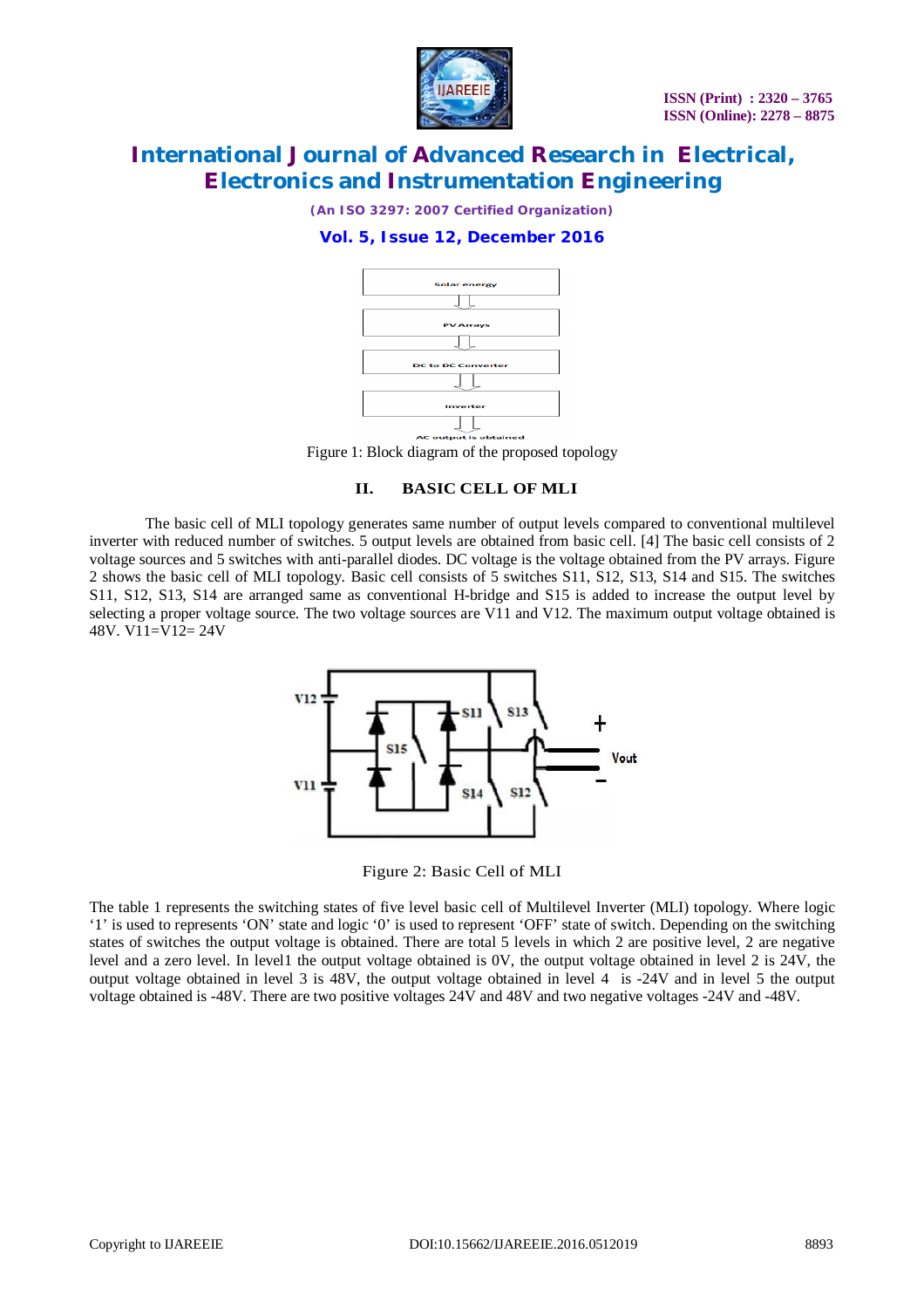

*(An ISO 3297: 2007 Certified Organization)*

### **Vol. 5, Issue 12, December 2016**

Table 1: Switching States of Basic Cell

| <b>levels</b> | <b>S11</b> | <b>S12</b> | <b>S13</b> | <b>S14</b> | <b>S15</b> | output |
|---------------|------------|------------|------------|------------|------------|--------|
|               |            |            |            |            |            | v      |
| ı             | $\bf{0}$   | ı          | 0          | ı          | $\bf{0}$   | 0      |
|               | ı          | $\bf{0}$   | ı          | $\bf{0}$   | 0          | 0      |
| 2             | 0          | ı          | 0          | $\bf{o}$   | ı          | 24     |
| 3             | ı          | ı          | $\bf{o}$   | $\bf o$    | 0          | 48     |
| 4             | $\bf{0}$   | $\bf{0}$   | ı          | $\bf{0}$   | ı          | $-24$  |
| 5             | $\bf{o}$   | $\bf{o}$   | ı          | ı          | 0          | $-48$  |

Level 1: zero level, output voltage is 0V.

Level 2, Level 3: Positive level, the output voltage obtained is 24V and 48V respectively.

Level 4, Level 5: negative level, the output voltage obtained is -24V and -48V respectively.

#### **III. MULTILEVE INVERTER WITH 10 SWITCHES**

Multilevel inverter consists of two basic cells for 10 switches. [5] Figure 3 represents multilevel inverter with 10 switches. The total number of voltage sources used for 10 switches is four. S11, S12, S13, S14, S15, S21, S22, S23, S24 and S25 are different switches used. Switches S11, S12, S13, S14 and S15 are present in 1<sup>st</sup> basic cell. The switches S21, S22, S23, S24 and S25 are present in the  $2<sup>nd</sup>$  basic cell. The voltage sources are V11, V12, V21 and V22. V11 and V12 are connected to  $1<sup>st</sup>$  basic cell and V21 and V22 are connected to  $2<sup>nd</sup>$  basic cell. By using 10 switches multilevel inverter total 25 levels can be obtained.

In which 12 are positive level, 12 are negative and a zero level is obtained. The output obtained is in stepped form with increase in voltage of 24V for each level. 288V is the maximum output voltage obtained. The input voltage given is DC in nature and the output obtained is AC. Two different voltages are used in the structure. The voltage sources used are  $V11 = V12 = 120V$  and  $V21 = V22 = 24V$ .



Figure 3: Multilevel inverter with 10 switches

#### **IV. OPERATION OF 10 SWITCHES MLI**

The 10 switches MLI switching states is illustrated in the below table. There are 25 levels in which 12 are positive levels, a zero level and 12 are negative levels is obtained. The output obtained from the inverter is in stepped form with increase in voltage of 24V for each level. The maximum output voltage obtained is 288V.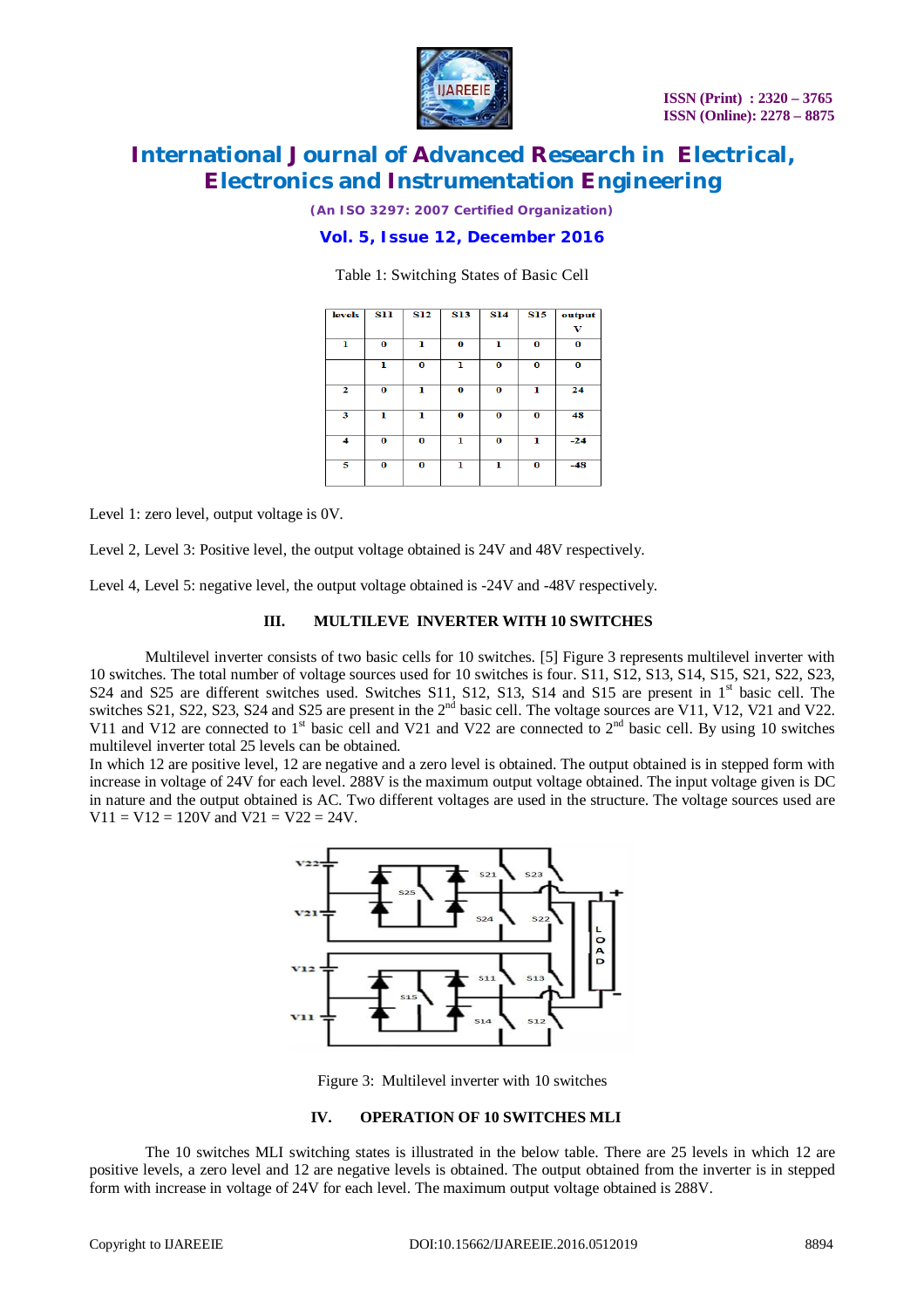

*(An ISO 3297: 2007 Certified Organization)*

### **Vol. 5, Issue 12, December 2016**

The output voltage increase in steps from minimum of 0V to maximum of 288V, then it decreases in steps of 24V and reaches 0V. After the completion of positive levels the negative level starts. During negative level the voltage decreases in steps of -24V and after reaching -244V the voltage increases and reaches 0V.

| levels         | <b>S11</b>              | <b>S12</b>              | <b>S13</b>     | <b>S14</b>              | <b>S15</b>              | <b>S21</b>              | <b>S22</b>     | <b>S23</b>     | <b>S24</b>              | <b>S25</b>     | o/pV   |
|----------------|-------------------------|-------------------------|----------------|-------------------------|-------------------------|-------------------------|----------------|----------------|-------------------------|----------------|--------|
| $\mathbf{1}$   | $\overline{0}$          | 1                       | $\overline{0}$ | 1                       | $\overline{0}$          | $\overline{0}$          | 1              | $\overline{0}$ | 1                       | $\overline{0}$ | 0      |
| $\overline{2}$ | 0                       | 1                       | $\overline{0}$ | 1                       | $\mathbf{0}$            | 0                       | ī              | 0              | $\mathbf{0}$            | 1              | 24     |
| 3              | $\overline{0}$          | ī                       | $\overline{0}$ | 1                       | $\overline{0}$          | 1                       | 1              | $\overline{0}$ | $\overline{0}$          | 0              | 48     |
| 4              | $\overline{0}$          | 1                       | Ō              | Ō                       | ī                       | 0                       | 0              | 1              | ī                       | 0              | 72     |
| 5              | $\overline{\mathbf{0}}$ | 1                       | $\overline{0}$ | $\overline{0}$          | ī                       | $\overline{\mathbf{0}}$ | $\overline{0}$ | 1              | $\overline{\mathbf{0}}$ | 1              | 96     |
| 6              | $\overline{0}$          | 1                       | $\overline{0}$ | $\overline{0}$          | 1                       | Ō                       | 1              | $\overline{0}$ | 1                       | $\overline{0}$ | 120    |
| $\overline{7}$ | $\mathbf{0}$            | 1                       | $\overline{0}$ | $\overline{0}$          | ī                       | 0                       | ī              | 0              | $\mathbf{0}$            | 1              | 144    |
| 8              | $\overline{\mathbf{0}}$ | 1                       | $\overline{0}$ | $\overline{0}$          | 1                       | 1                       | 1              | $\overline{0}$ | $\overline{0}$          | $\overline{0}$ | 168    |
| 9              | ī                       | 1                       | $\overline{0}$ | $\overline{0}$          | Ō                       | ٥                       | O              | 1              | ī                       | 0              | 192    |
| 10             | 1                       | 1                       | $\overline{0}$ | $\overline{0}$          | $\overline{\mathbf{0}}$ | $\overline{0}$          | $\overline{0}$ | 1              | 0                       | 1              | 216    |
| 11             | 1                       | 1                       | $\overline{0}$ | $\overline{0}$          | Ō                       | 0                       | 1              | $\overline{0}$ | ī                       | $\mathbf{0}$   | 240    |
| 12             | ī                       | 1                       | $\overline{0}$ | $\overline{\mathbf{0}}$ | Ō                       | Ō                       | 1              | $\overline{0}$ | $\mathbf{0}$            | 1              | 264    |
| 13             | 1                       | 1                       | $\overline{0}$ | $\overline{0}$          | Ō                       | 1                       | 1              | $\overline{0}$ | $\overline{0}$          | $\overline{0}$ | 288    |
| 14             | $\overline{0}$          | 1                       | $\overline{0}$ | 1                       | $\overline{0}$          | 0                       | $\overline{0}$ | 1              | $\mathbf{0}$            | 1              | $-24$  |
| 15             | $\overline{0}$          | 1                       | $\overline{0}$ | ī                       | $\overline{0}$          | Ō                       | $\overline{0}$ | 1              | 1                       | $\overline{0}$ | $-48$  |
| 16             | Ō                       | 0                       | 1              | Ō                       | ī                       | 1                       | ī              | $\overline{0}$ | $\mathbf{0}$            | 0              | $-72$  |
| 17             | $\overline{0}$          | Ō                       | 1              | $\overline{0}$          | ī                       | 0                       | ī              | $\overline{0}$ | $\overline{\mathbf{0}}$ | 1              | $-96$  |
| 18             | $\overline{0}$          | Ō                       | 1              | O                       | 1                       | 0                       | 1              | $\overline{0}$ | 1                       | $\overline{0}$ | $-120$ |
| 19             | $\overline{0}$          | Ō                       | 1              | $\overline{0}$          | ī                       | $\overline{0}$          | $\overline{0}$ | 1              | $\mathbf{0}$            | 1              | $-144$ |
| 20             | $\overline{0}$          | $\overline{0}$          | 1              | $\overline{0}$          | ī                       | 0                       | $\overline{0}$ | 1              | 1                       | $\overline{0}$ | $-168$ |
| 21             | $\overline{0}$          | Ō                       | 1              | 1                       | Ō                       | 1                       | ī              | $\overline{0}$ | $\mathbf{0}$            | 0              | $-192$ |
| 22             | $\overline{0}$          | $\overline{\mathbf{0}}$ | 1              | 1                       | $\overline{\mathbf{0}}$ | $\overline{0}$          | 1              | $\overline{0}$ | $\overline{\mathbf{0}}$ | 1              | $-216$ |
| 23             | $\mathbf 0$             | 0                       | 1              | 1                       | $\overline{0}$          | 0                       | 1              | 0              | 1                       | $\overline{0}$ | $-240$ |
| 24             | 0                       | Ō                       | ī              | 1                       | Ō                       | Ō                       | Ō              | 1              | 0                       | 1              | $-264$ |
| 25             | $\overline{0}$          | O                       | 1              | 1                       | $\overline{0}$          | O                       | $\overline{0}$ | 1              | 1                       | $\overline{0}$ | $-288$ |

Table 2: Switching Operation of 10 Switches Multilevel Inverter

#### **V. PROPOSED MULTILEVEL INVERTER WITH 15 SWITCHES**

Three basic cells are present in the proposed multilevel inverter structure. Figure 4 represents proposed 15 switches multilevel inverter. Each basic cell consists of 5 switches hence a total of 15 switches are present in the structure. S11, S12, S13, S14, S15, S21, S22, S23, S24, S25, S31, S32, S33, S34 and S35 are different switches which are used in the proposed structure. The switches S11, S12, S13, S14 and S15 are present in  $1<sup>st</sup>$  basic cell. The switches S21, S22, S23, S24 and S25 are present in  $2<sup>nd</sup>$  basic cell. The switches S31, S32, S33, S34 and S35 are present in  $3<sup>rd</sup>$  basic cell. Total of six voltage source is connected, in which 2 voltage sources is connected in each basic cell.

The voltage sources connected are V11, V12, V21, V22, V31 and V32. The voltage in  $1<sup>st</sup>$  basic cell is V11 = V12 = 120V. The voltage in  $2^{nd}$  basic cell is  $\sqrt{21} = \sqrt{22} = 24\sqrt{2}$ . The voltage in  $3^{rd}$  basic cell is  $\sqrt{31} = \sqrt{32} = 6\sqrt{2}$ . The input voltage given to the inverter is DC and the output voltage obtained is stepped AC. Three different voltage sources are used in the structure. By using 10 switches multilevel inverter total of 101 levels can be obtained in which 50 positive levels, a zero levels and 50 negative levels are obtained. 300V is the maximum output voltage obtained at the output.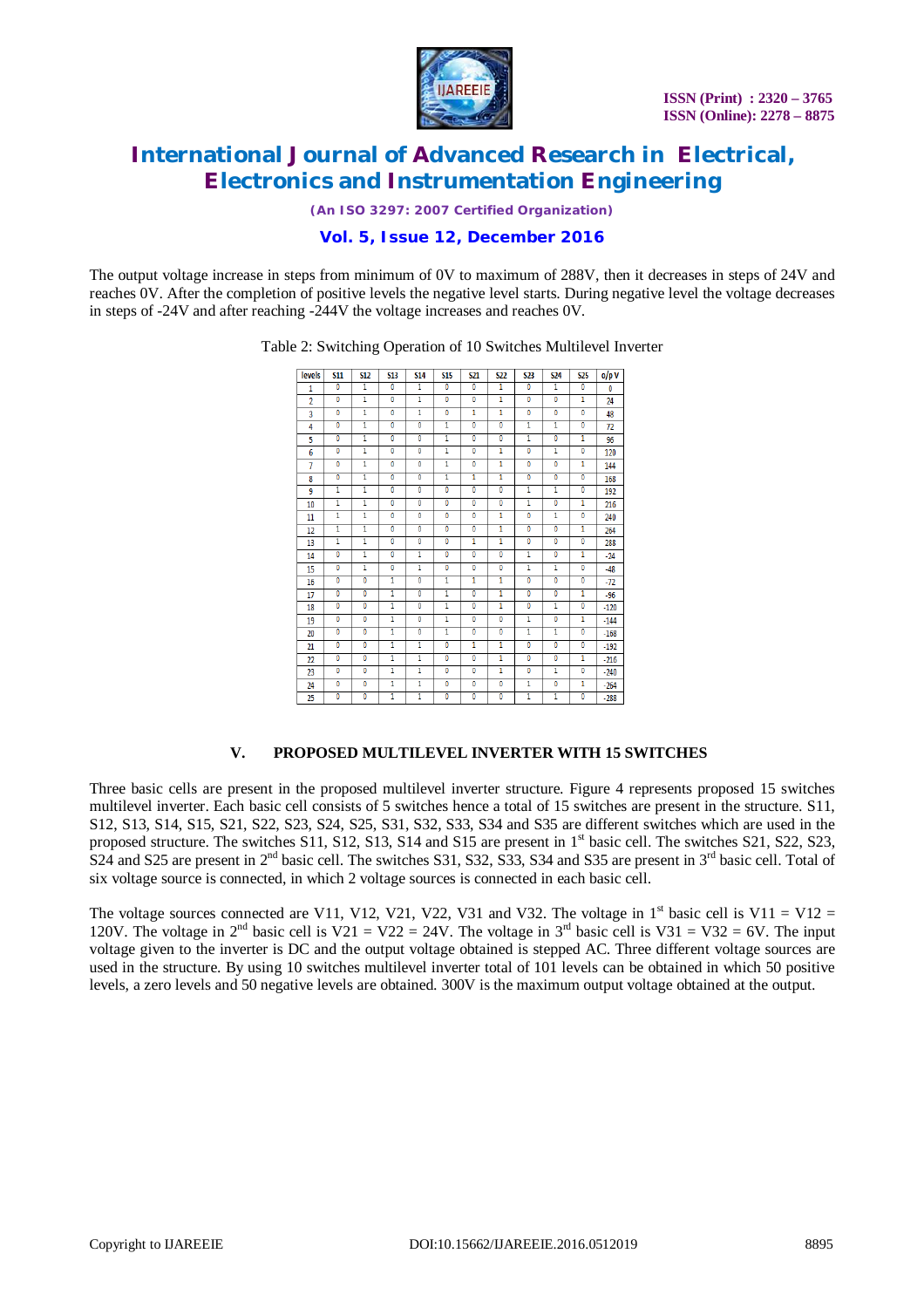

*(An ISO 3297: 2007 Certified Organization)*

**Vol. 5, Issue 12, December 2016**



Figure 4: Proposed 15 switches multilevel inverter

#### **VI. OPERATION OF PROPOSED 15 SWITCHES MULTILEVEL INVERTER**

The operation of proposed 15 switches multilevel inverter is shown in the switching states of the 15 switches multilevel inverter. The tables 3 and 4 represents positive levels of proposed 15 switches multilevel inverter and negative levels of proposed 15 switches multilevel inverter respectively. There are 101 levels in which 50 are positive levels, a zero level and 50 are negative levels is obtained. The output obtained is in stepped form with increase in voltage of 6V for each level. The maximum output voltage obtained is 300V. The output voltage increase in steps from minimum of 0V to maximum of 300V, then it decreases in steps of 6V and reaches 0V. After the completion of positive levels the negative level starts. During negative level the voltage decreases in steps of -6V and after reaching - 300V the voltage increases and reaches 0V.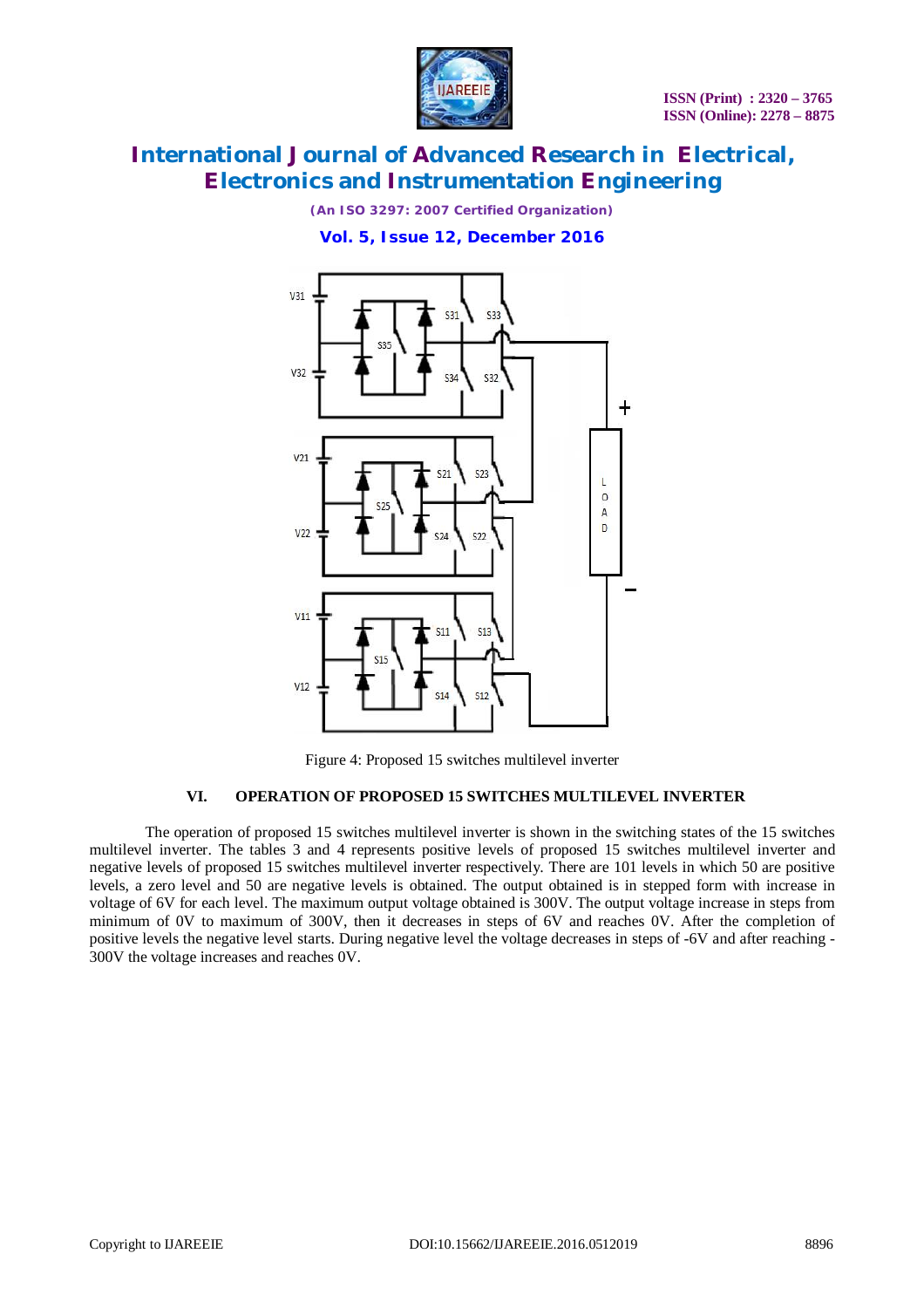

*(An ISO 3297: 2007 Certified Organization)*

### **Vol. 5, Issue 12, December 2016**

Table 3: Positive Levels of Proposed 15 Switches Multilevel Inverter



Table 4: Negative Levels of Proposed 15 Switches Multilevel Inverter

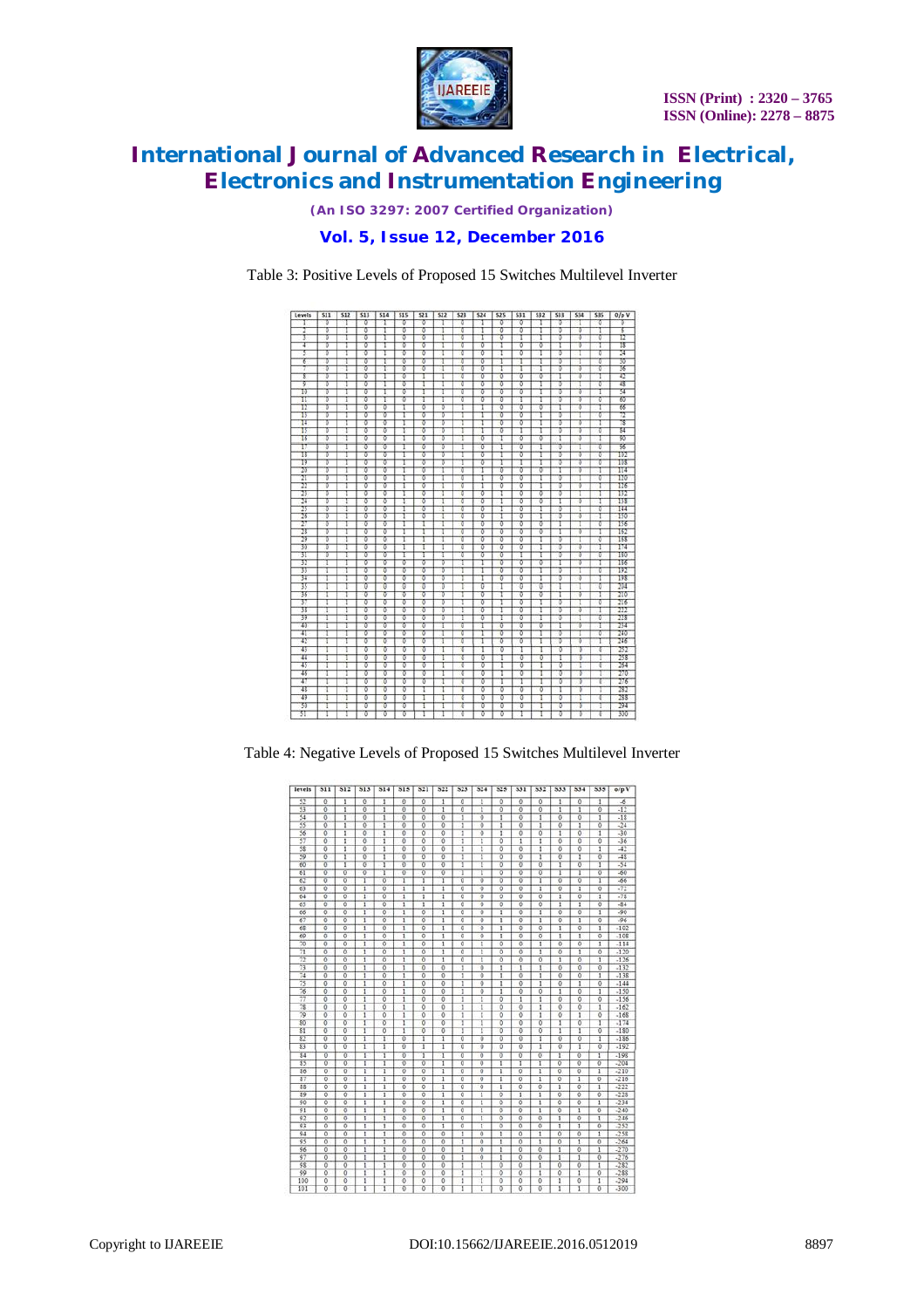

*(An ISO 3297: 2007 Certified Organization)*

#### **Vol. 5, Issue 12, December 2016**

#### **VII. SIMULATION RESULTS**

The simulation for proposed basic cell of MLI topology is done using 5 switches. The SIMULINK model for basic cell is shown below. Harmonic spectrum analysis is done using FFT window for MATLAB/ SIMULINK. The parameters values used for the project work are voltage V11 = V12 = 12V, frequency=50Hz, R=280 $\Omega$ , L=35mH.







Figure 6: Output Waveforms of Basic Cell MLI for RL Load



Figure 7: Switching States of Basic Cell of MLI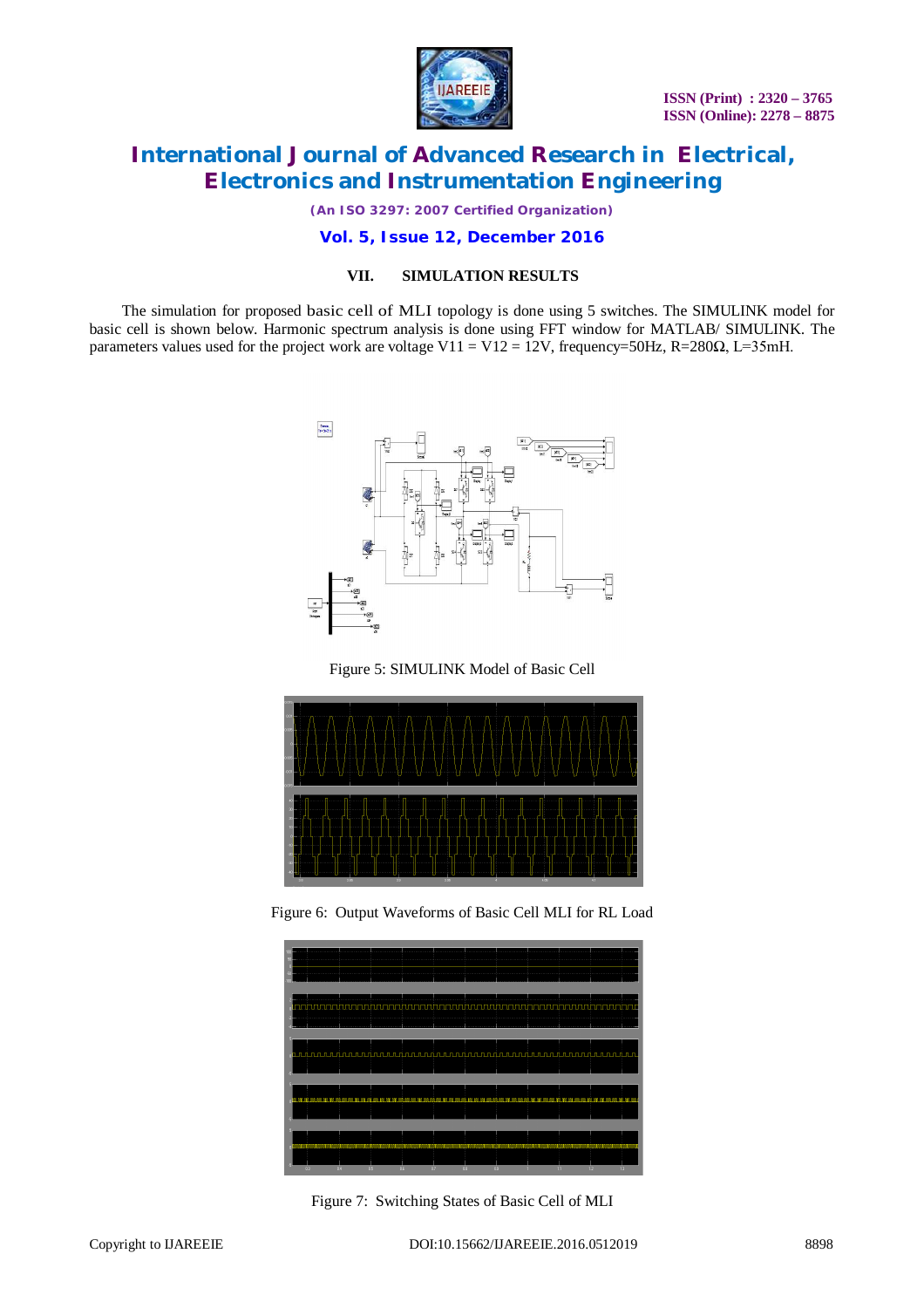

*(An ISO 3297: 2007 Certified Organization)*

### **Vol. 5, Issue 12, December 2016**



Figure 8: FFT Analysis of Basic Cell of MLI

Figure 5 represents the SIMULINK model of basic cell of multilevel inverter with 5 switches. Output waveforms of basic cell MLI for RL load, Switching States of basic cell of MLI, FFT Analysis of basic cell of MLI using 5 switches are shown in Figure 6, Figure 7, Figure 8 respectively. THD of basic cell of MLI with 5 switches is 5.57%.

The simulation for 10 switches MLI topology results in 25 levels. In which 12 are positive, 12 are negative and zero level is obtained. The SIMULINK model for 10 switches MLI is shown blow. In MATLAB/ SIMULINK harmonic spectrum analysis is done using FFT window. The parameters used are voltage sources V11 = V12 = 120V, V21 = V22  $= 24V$ , R=280 $\Omega$ , L=35mH and frequency = 50Hz.



Figure 9: SIMULINK Model for 25 Levels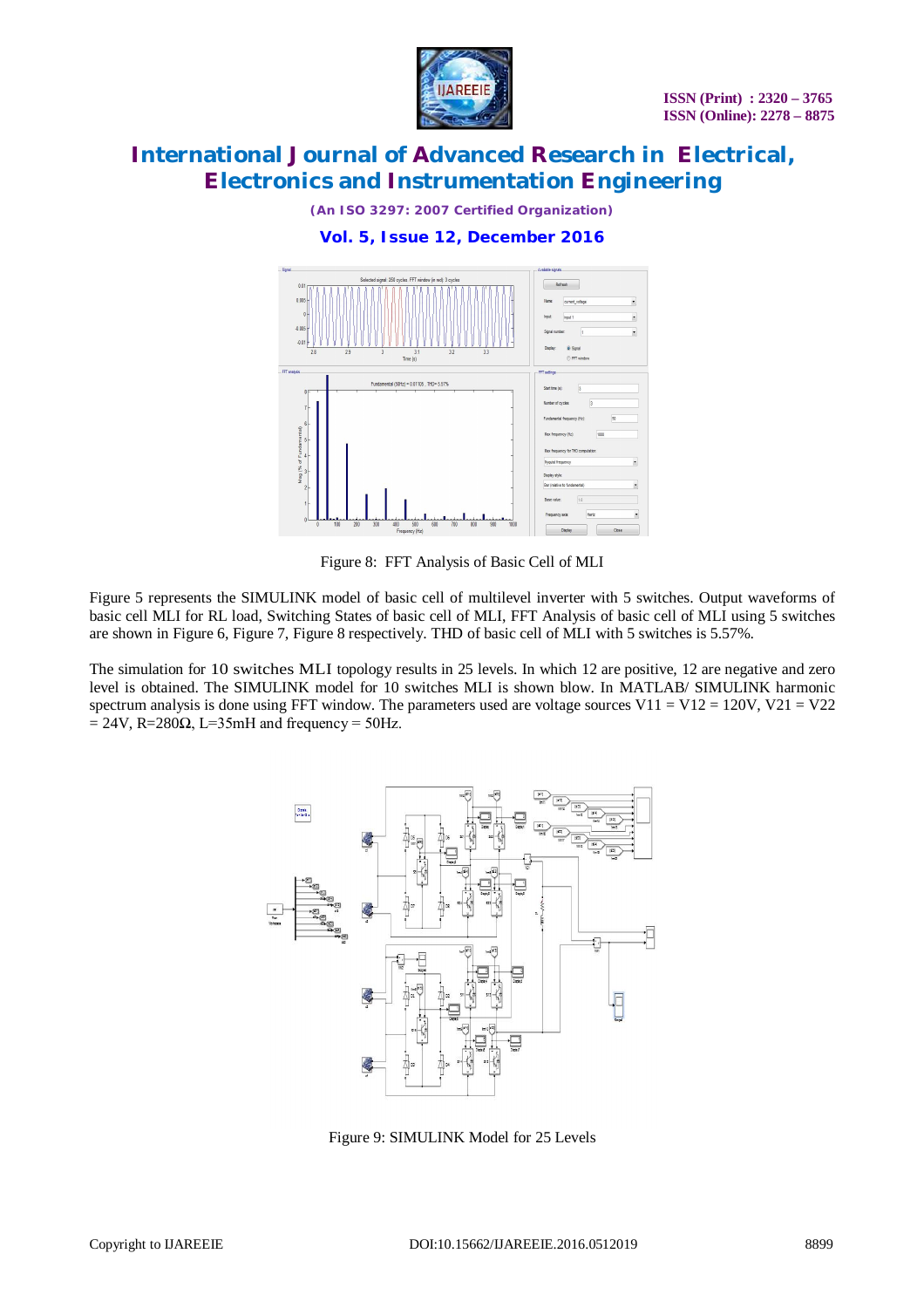

*(An ISO 3297: 2007 Certified Organization)*

**Vol. 5, Issue 12, December 2016**



Figure 10: Output Waveforms of 25 Level MLI Using 10 Switches for RL Load



Figure 11: Switching States of 25 Level MLI



Figure 12: FFT Analysis of 25 Level Inverter Using 10 Switches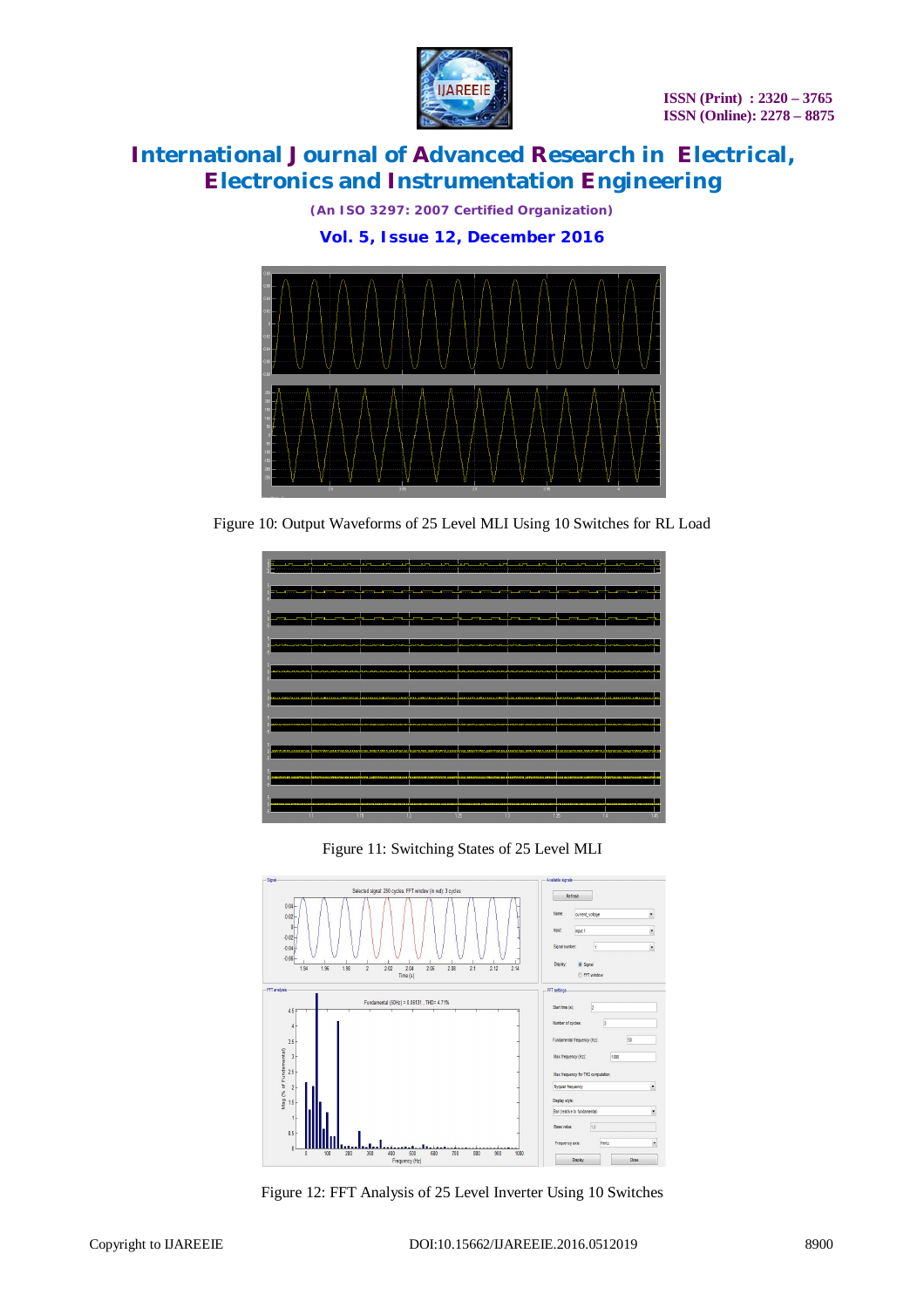

*(An ISO 3297: 2007 Certified Organization)*

### **Vol. 5, Issue 12, December 2016**

Figure 9 represents the SIMULINK Model for 25 levels topology. Output waveforms of 25 levels for 10 switches for RL load, Switching States of 25 levels MLI, FFT Analysis of 25 level 10 switches are shown in Figure 10, Figure 11, Figure 12 respectively. The THD of 25 level inverter using 10 switches is 4.71%.

The proposed topology simulation is carried out using 15 switches. The number of output levels obtained is 101, in which 50 are positive, 50 are negative and a zero level is obtained. In MATLAB/ SIMULINK harmonic spectrum analysis is done using FFT window. The components used for proposed 15 switches MLI are voltage sources used are V11 = V12 = 120V, V21 = V22 = 24V, V31 = V32 = 6V, R=280 $\Omega$ , L=35mH and frequency = 50Hz.



Figure 13: SIMULINK Model of Proposed MLI Using 15 Switches Topology



Figure 14: Output Waveforms of MLI Using 15 Switches for RL load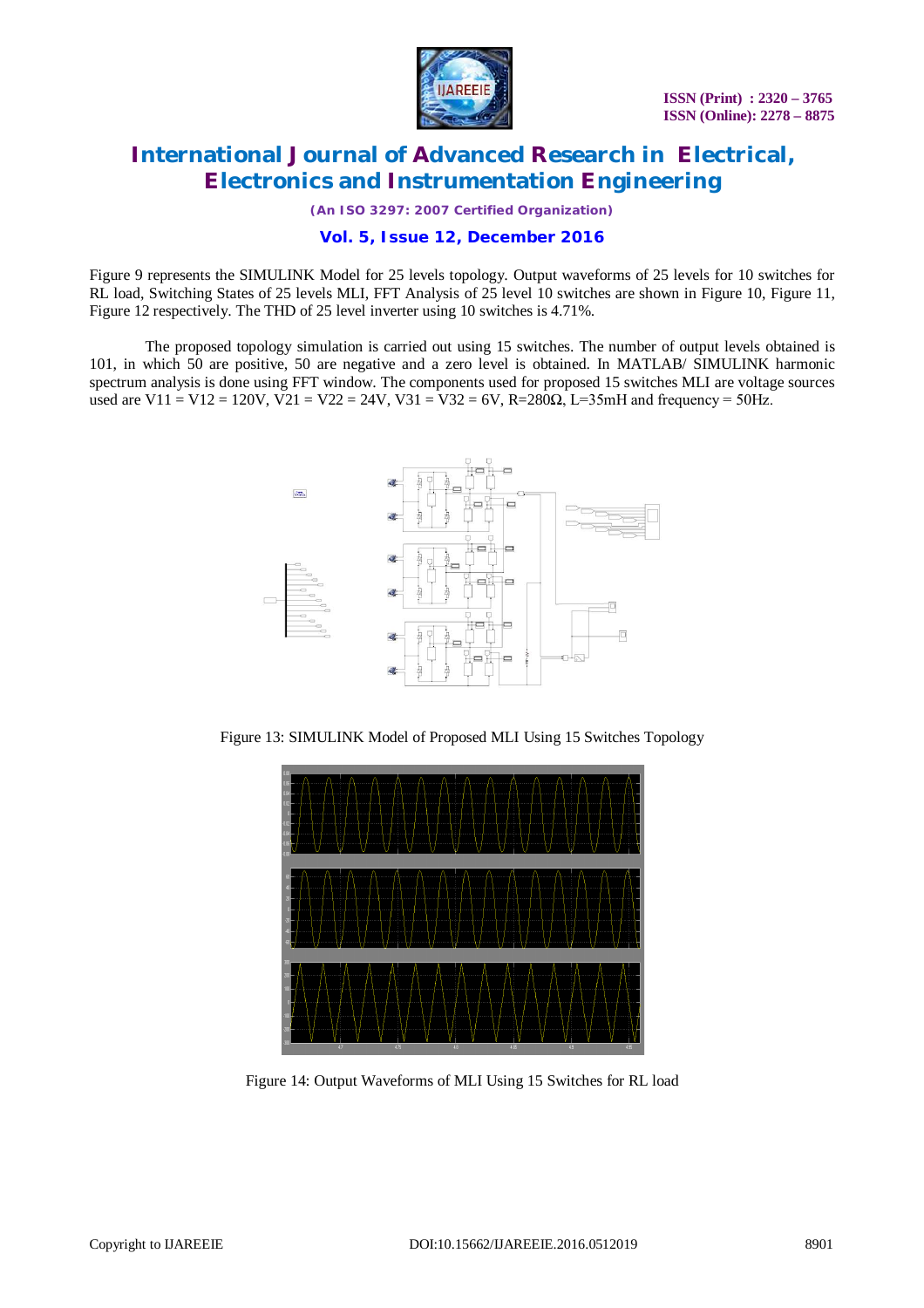

*(An ISO 3297: 2007 Certified Organization)*

**Vol. 5, Issue 12, December 2016**



Figure 15: Switching States of MLI Using 15 Switches



Figure 16: FFT Analysis of MLI Using 15 Switches

Figure 13 represents the SIMULINK model of proposed 15 switches MLI, Output waveforms of MLI using 15 switches for RL load, Switching States of MLI using 15 switches, FFT Analysis of MLI using 15 switches are shown in Figure 14, Figure 15, Figure 16 respectively. THD of the proposed 15 switches is 3.73%.

Comparison of THD of basic cell, MLI with 10 switches and MLI with 15 switches is shown in the below table

#### Table 5: Comparison of THD

| Switches |      | 10   |      |
|----------|------|------|------|
| Levels   |      | 25   | 101  |
| THD %    | 5.57 | 4.71 | 3.73 |